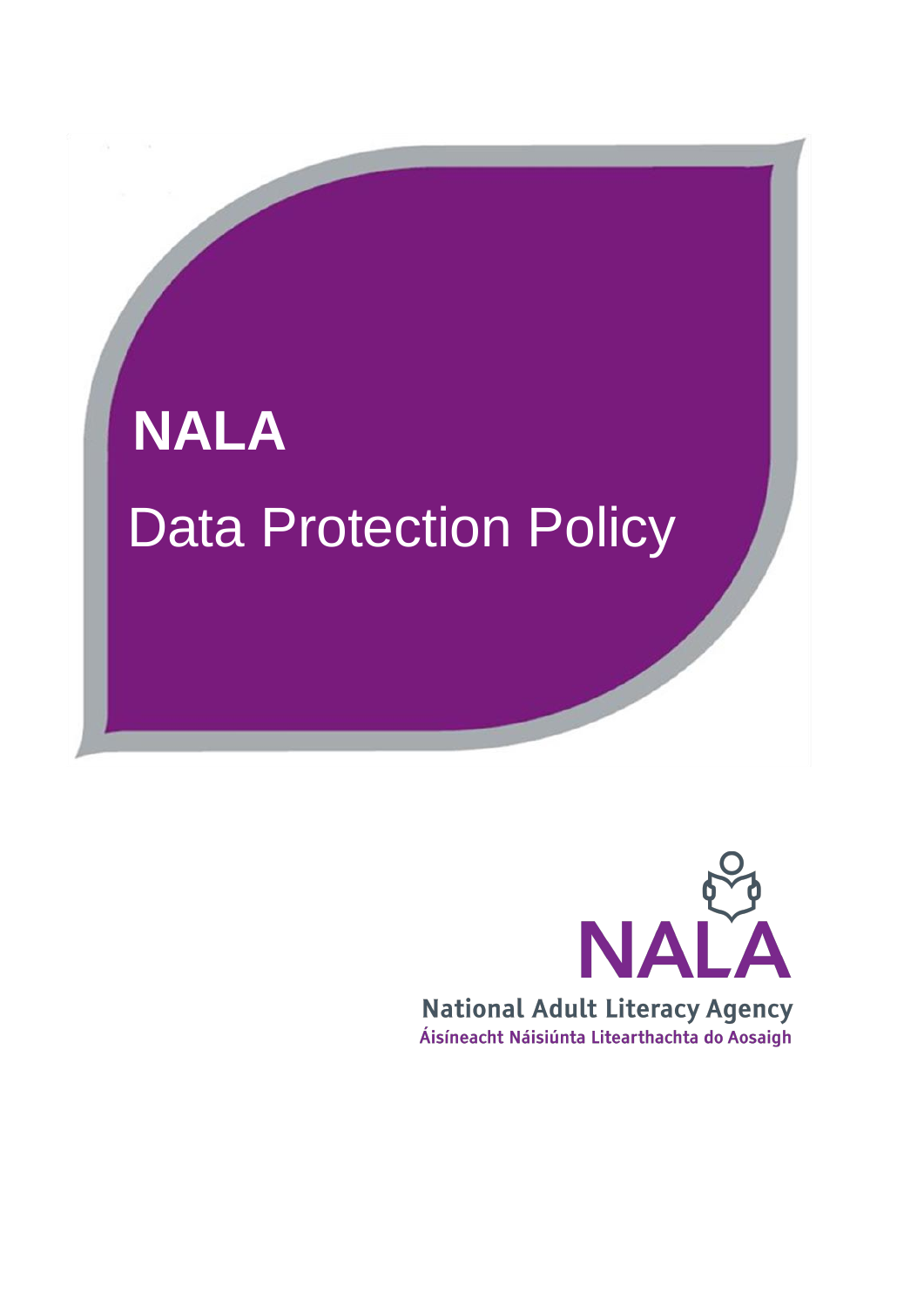| Policy area               | <b>GDPR</b>       |
|---------------------------|-------------------|
| Document reference number | NALA/DP02         |
| Version                   | 02                |
| Document drafted by       | <b>NALA</b>       |
| Date Policy approved      | 27 April 2022     |
| Policy to be reviewed     | <b>April 2025</b> |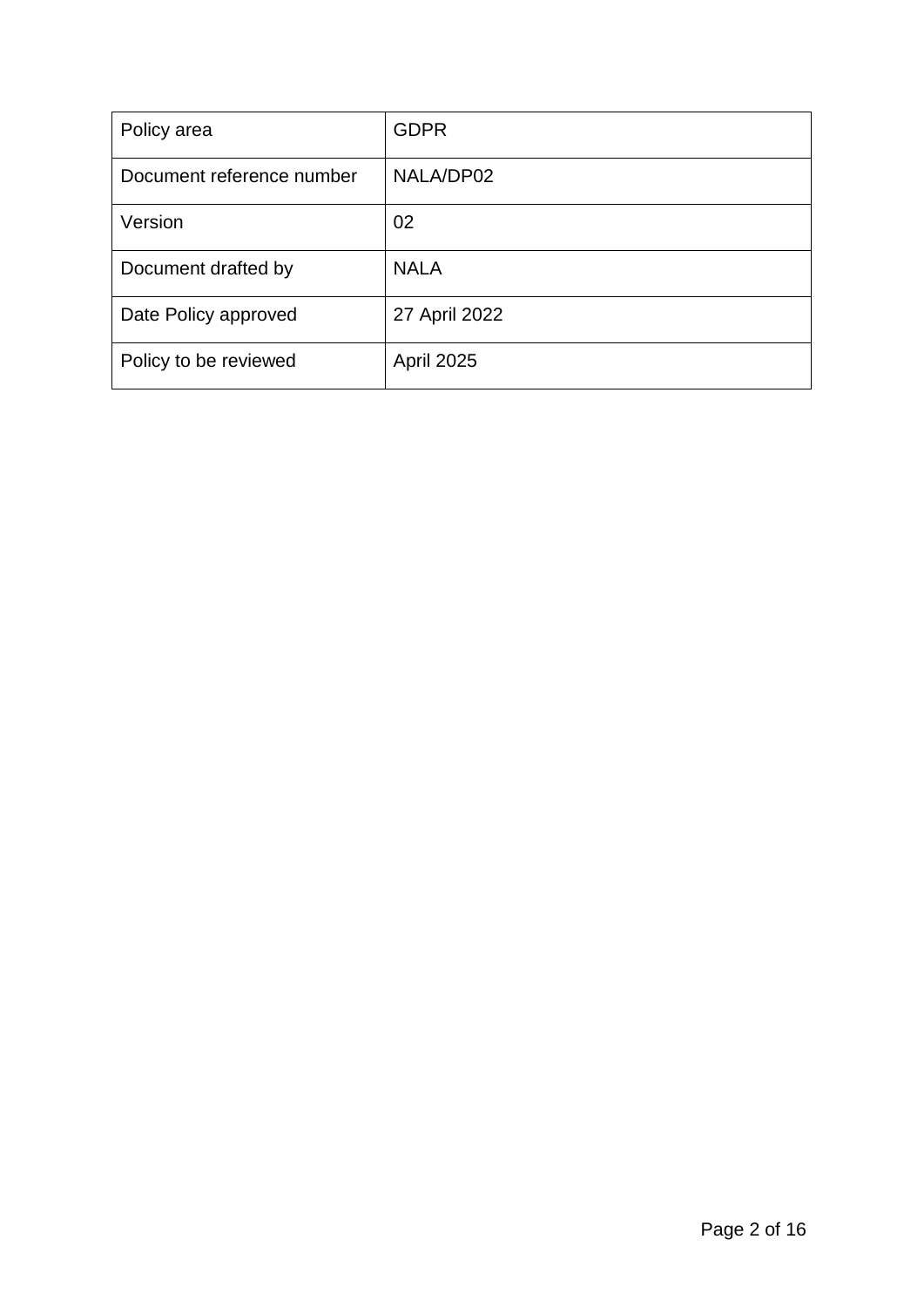# **Contents**

| 1. |                                                                                         |
|----|-----------------------------------------------------------------------------------------|
| 2. |                                                                                         |
| 3. |                                                                                         |
| 4. |                                                                                         |
| 5. |                                                                                         |
| 6. |                                                                                         |
|    |                                                                                         |
|    |                                                                                         |
|    |                                                                                         |
|    |                                                                                         |
|    |                                                                                         |
|    |                                                                                         |
|    |                                                                                         |
|    | 'Opt out' – we don't use 'automated decision making' but if we ever do, we will ask you |
|    |                                                                                         |
|    |                                                                                         |
|    |                                                                                         |
|    |                                                                                         |
|    |                                                                                         |
|    |                                                                                         |
|    |                                                                                         |
|    |                                                                                         |
|    |                                                                                         |
|    |                                                                                         |
|    |                                                                                         |
|    |                                                                                         |
|    |                                                                                         |
|    |                                                                                         |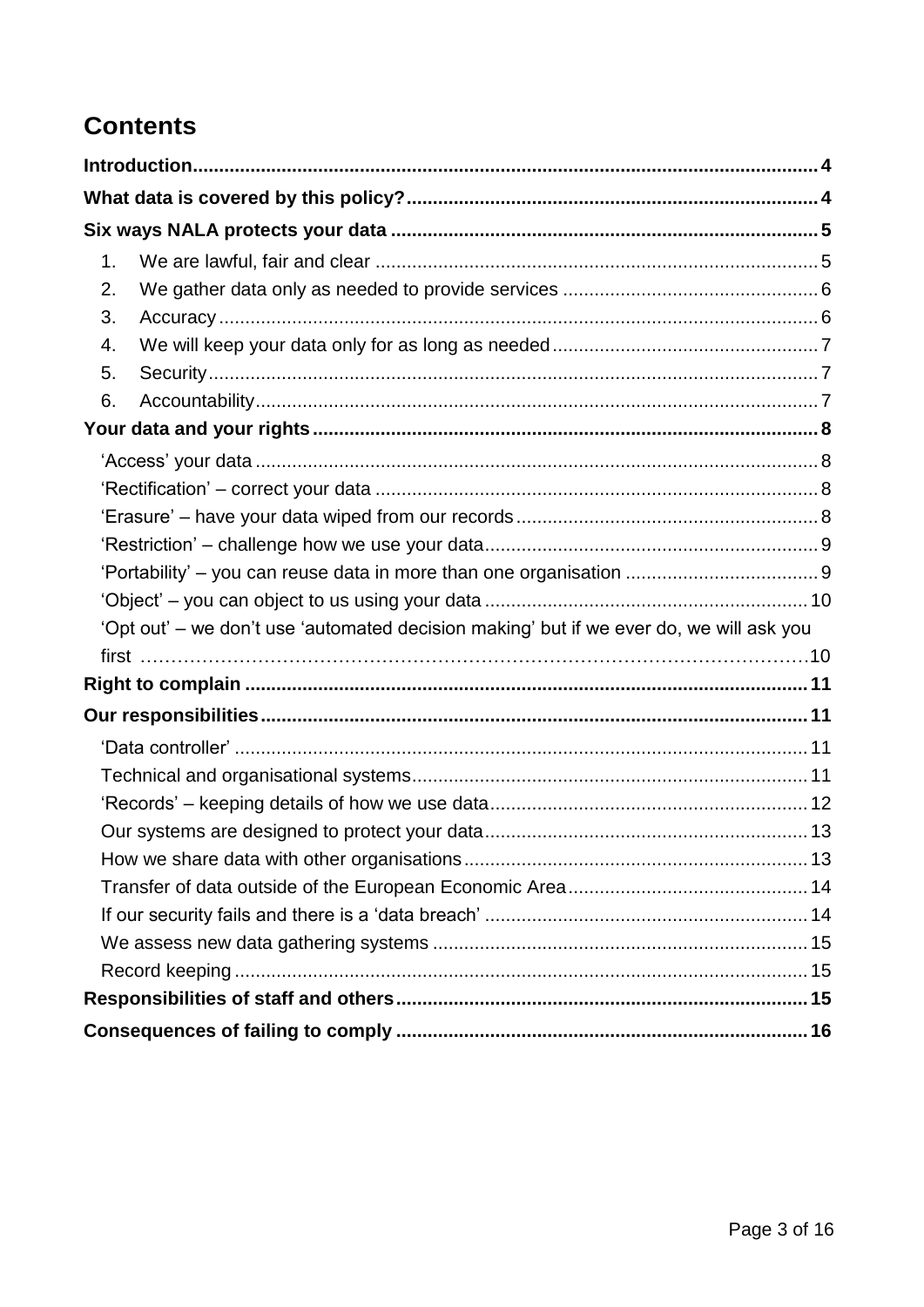# <span id="page-3-0"></span>**Introduction**

The General Data Protection Regulation (GDPR) and the Irish Data Protection Legislation tells us and other organisations how we must handle data about people.

'Data' means any information about people we collect. 'Data processing' is a phrase used to describe all the different ways data is used and stored.

This Data Protection Policy tells you how NALA handles and protects any data we gather about you to make sure that we comply with these laws.

We gather data about:

- employees
- **·** learners
- clients
- our members
- other individuals
- our suppliers.

This means that we control data and we are a 'data controller'.

# <span id="page-3-1"></span>**What data is covered by this policy?**

Our policy covers all the data, including personal and sensitive details that we collect about people. It covers data held on paper and on computers.

We will treat all data with equal care.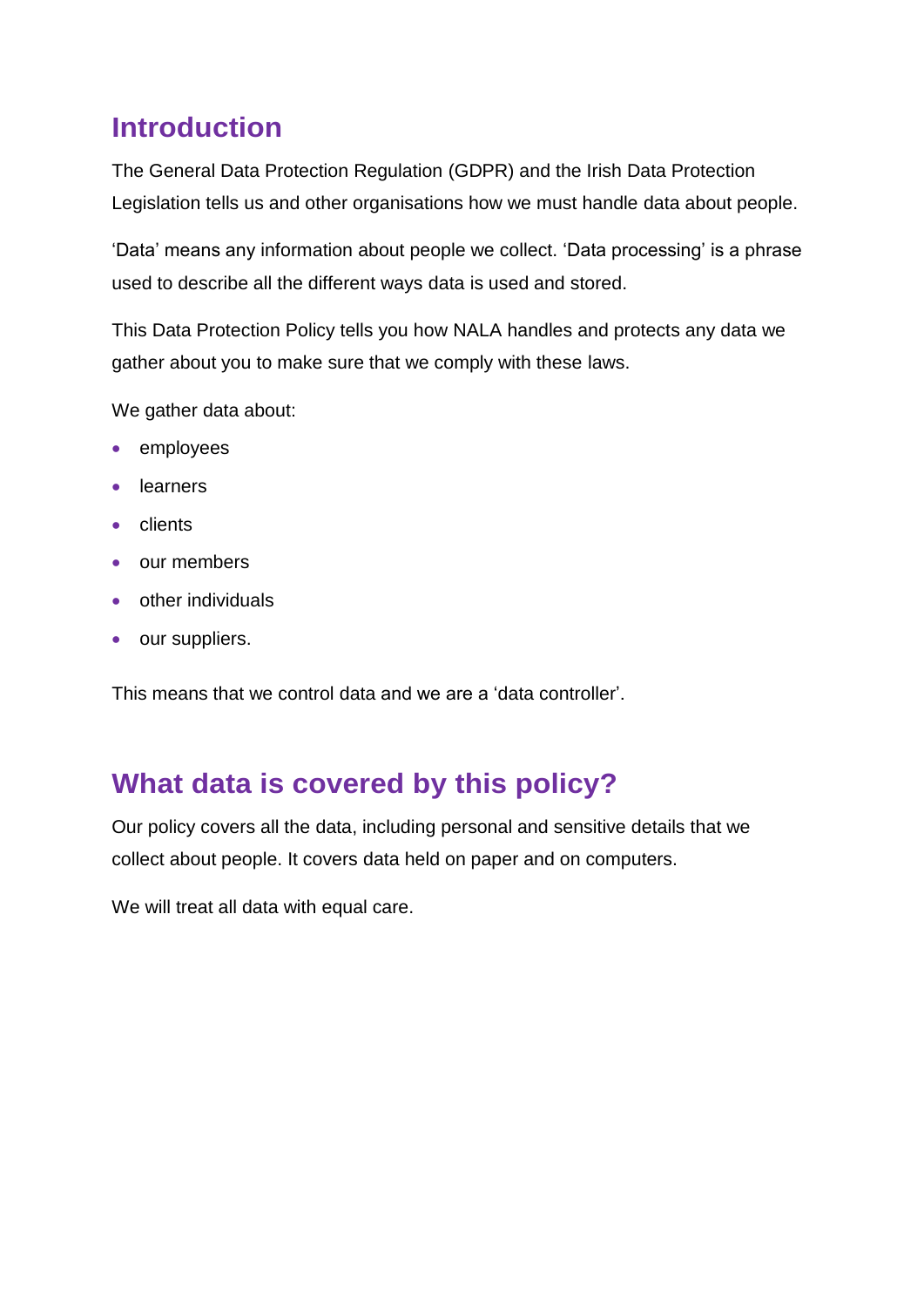# <span id="page-4-0"></span>**Six ways NALA protects your data**

There are six things we do to make sure we handle your data appropriately.

# <span id="page-4-1"></span>**1. We are lawful, fair and clear**

We will handle your data:

- in line with the law
- $\bullet$  in a fair way
- in a clear way that everyone can understand.

#### **Lawful**

Generally, how we handle data is based on legislation under GDPR Articles 6.1 (a), (b), (c), and (f).

This means we will ask your permission to handle your data when necessary. You can withdraw your consent at any time.

However, to enter any contract with us, you must give us permission to handle your data. So, if you withdraw your consent to use any of your data, we must withdraw our services from you.

#### **Fair**

For data processing to be fair, we have to make certain data available to you.

We will only handle data in ways that people would reasonably expect us to do so, and we will not use your data in ways that might damage you unfairly.

We must do this if we got the data directly from you, or from other sources. You may have forgotten what information you gave us and wish to see what it was.

#### **Clear**

We will provide necessary data to you when you need it. When we provide data we make sure it is:

- detailed and specific
- clear and in plain language.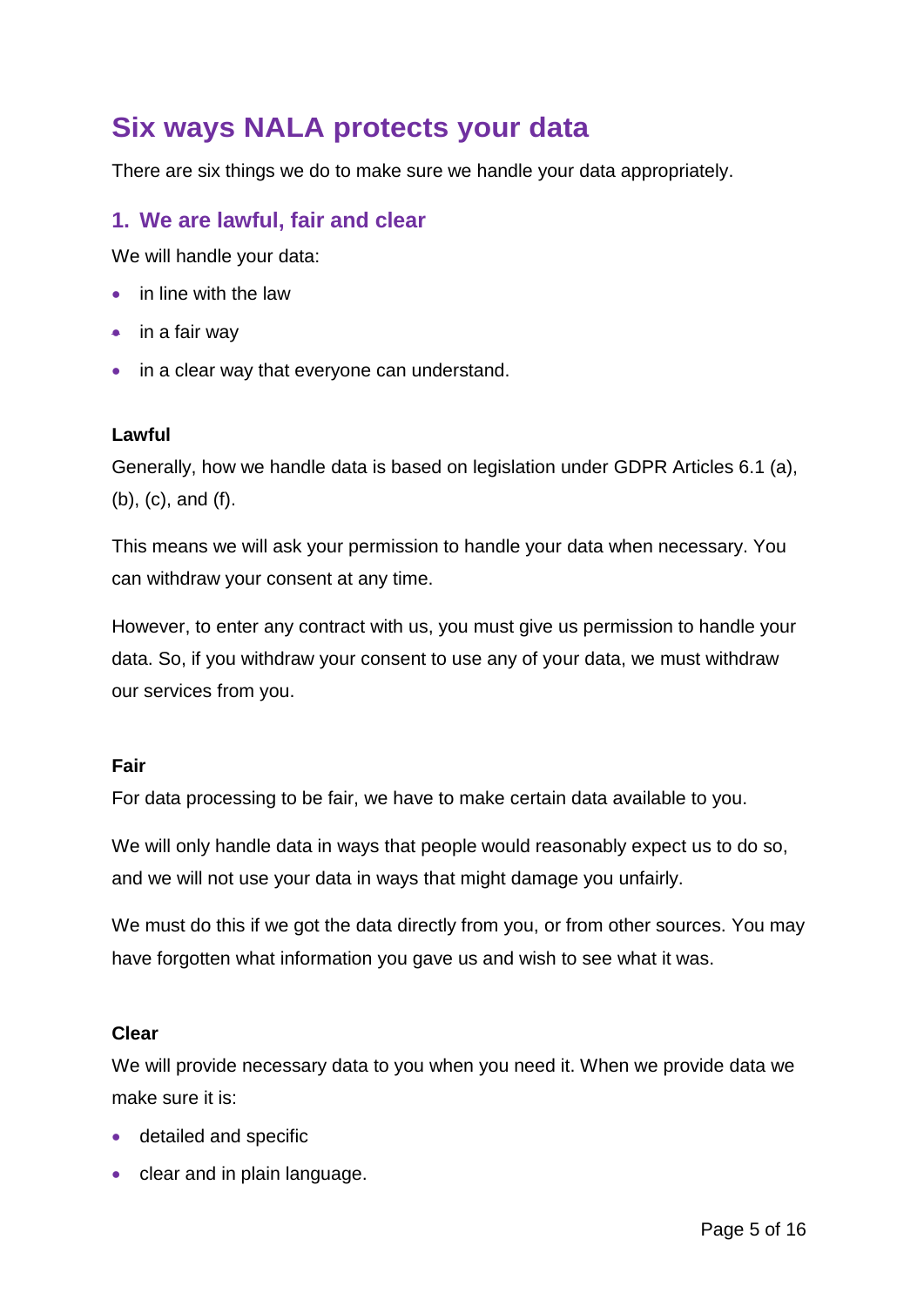We make data available through our:

- websites
- forms
- publications.

### <span id="page-5-0"></span>**2. We gather data only as needed to provide services**

We design systems to collect data so we can gather and use it:

- only for the purpose for which we collect it
- so we can provide the service you have asked for.

This applies to:

- online forms
- hard copy documents
- other ways of collecting data.

Our employees must only accept a request for data from another organisation or person if it is directly related to the reason we collected the data in the first place. Even if the reason seems related, our staff must not reveal data unless it is why we originally collected your data.

If we need to give your data to another organisation or person we must first assess the impact this will have on you before sharing it and ensure the organisation also complies with GDPR.

This assessment is called a 'Data Protection Impact Assessment' (DPIA).

#### <span id="page-5-1"></span>**3. Accuracy**

We will make sure any data we keep about you is accurate and up to date. We need to do this so we can provide our services.

You have the right to make sure the data we hold about you is accurate and complete.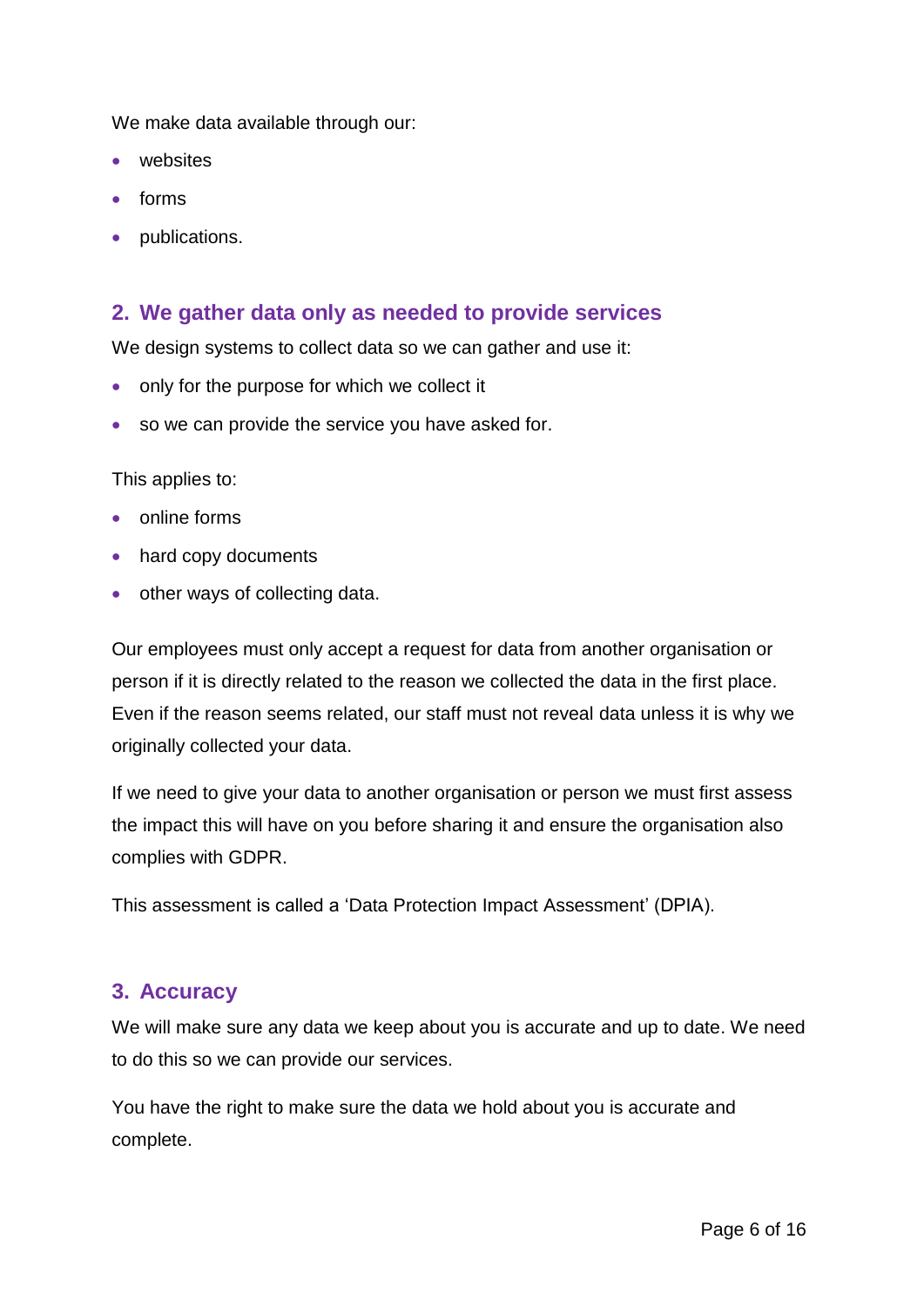We design the ways we collect data so that it is easy to update information when we get new data.

If we have provided data about you to third parties which is no longer accurate, we will give them the updated data.

However, we will not do this if it is impossible or requires significant time or effort to do so. For example, if you change your mobile number and we do not have any other contact data to reach you.

# <span id="page-6-0"></span>**4. We will keep your data only for as long as needed**

The legislation says we should keep any data that identifies you only for as long as we need it to provide our service to you.

We put in place policies and procedures to make sure that we keep any data that identifies you for the least amount of time needed so we can operate effectively.

We have systems in place to destroy or remove data that identifies you after we no longer need it.

# <span id="page-6-1"></span>**5. Security**

The law requires us to use technical and organisational security measures when handling data to protect against:

- unauthorised or unlawful access
- accidental loss, destruction or damage.

We have put in place the necessary measures to do this.

### <span id="page-6-2"></span>**6. Accountability**

We are accountable for, and able to show how we comply with the data protection legislation. We do this by using appropriate records and systems for handling your data.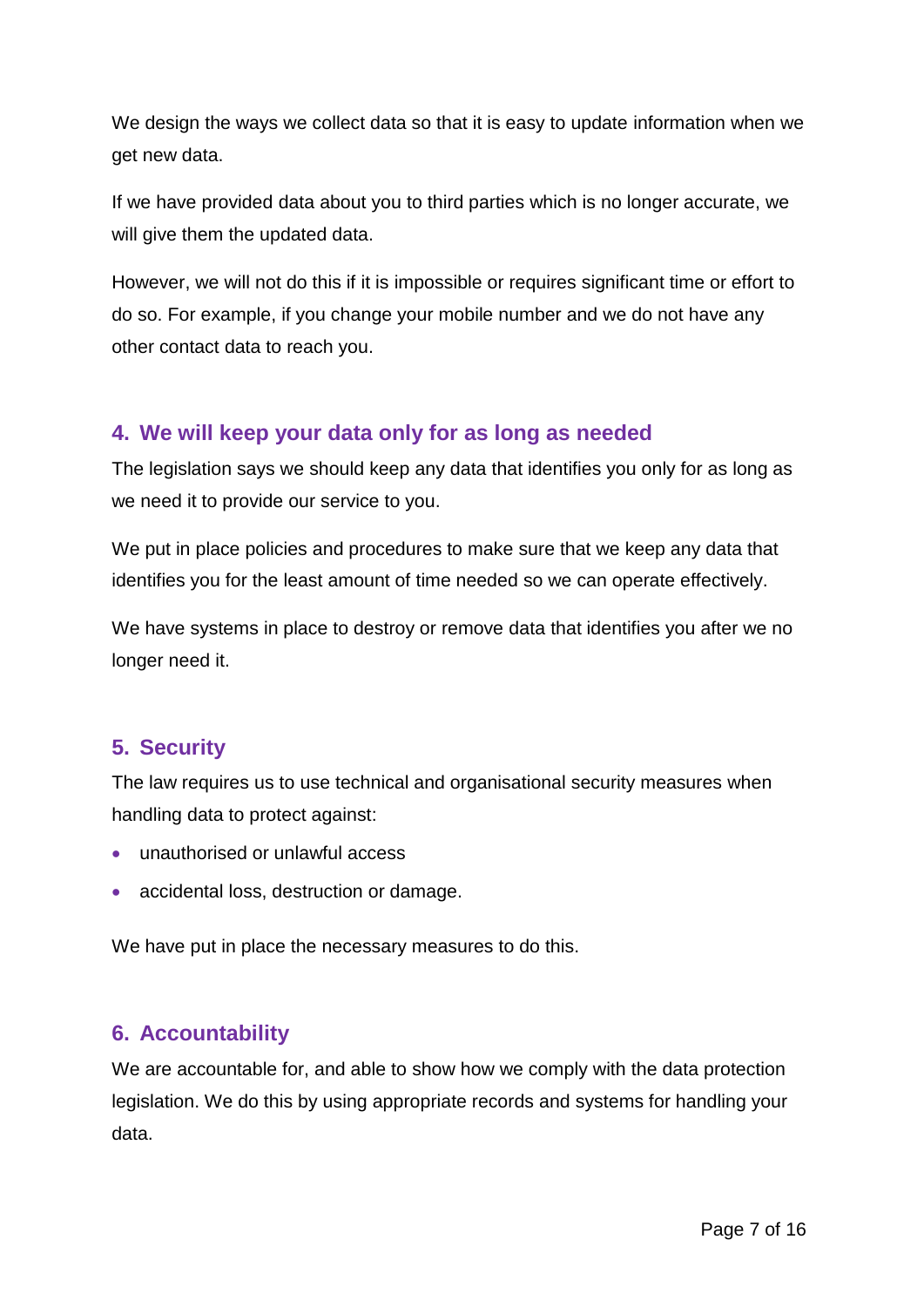# <span id="page-7-0"></span>**Your data and your rights**

We design and maintain appropriate policies, procedures and staff training to make sure we fulfil the legal rights related to your data.

# <span id="page-7-1"></span>**'Access' your data**

#### **(Right of access by the data subject, GDPR, Article 15)**

You have the right to access any of your data which is being processed by us.

We put in place ways of working that make sure when you ask for details of data we hold about you, we can find and provide the data. We do this within the time allowed in the legislation.

# <span id="page-7-2"></span>**'Rectification' – correct your data**

#### **(Right to rectification, GDPR, Article 16)**

If you think we hold inaccurate or incomplete data about you, you have the right to ask us to correct it.

We have systems in place to make sure that we can correct data about you that is inaccurate.

# <span id="page-7-3"></span>**'Erasure' – have your data wiped from our records**

#### **(Right to erasure ['right to be forgotten'], GDPR, Article 17)**

You have the right to ask us to delete or remove your data where there is no reason for us to keep it. If this is possible we will do so.

In some cases, there may be some legal reason why we cannot remove your data. For example, where we must:

- perform a task in the public interest
- keep your data because it is related to a legal claim
- keep your data for our archive.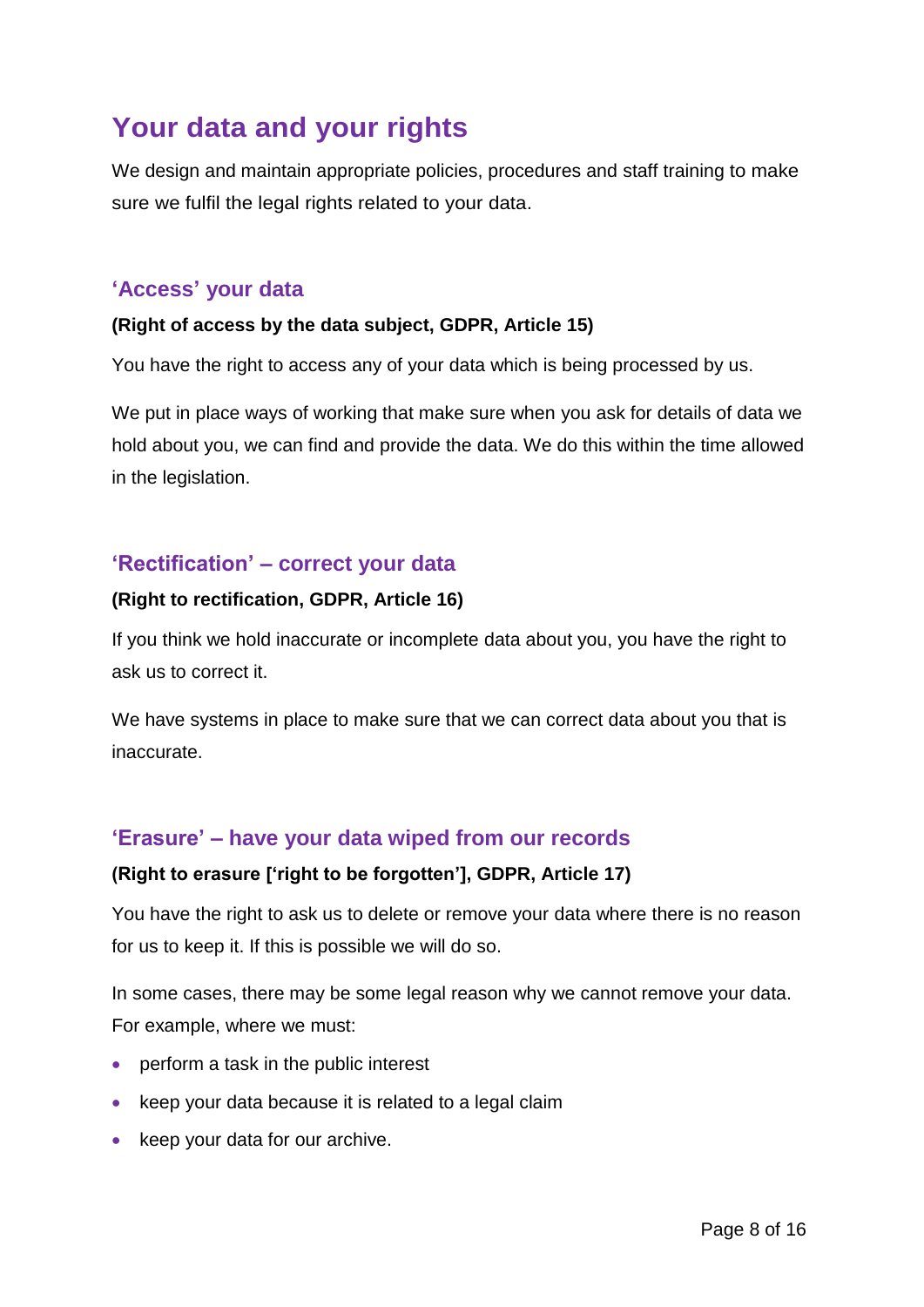# <span id="page-8-0"></span>**'Restriction' – challenge how we use your data**

#### **(Right to restriction of processing, GDPR, Article 18)**

If you ask us to limit how we use your data, we will do so if the following circumstances apply. You argue that:

- the data we hold about you is inaccurate
- NALA no longer needs the data, but you do
- you have already lodged an objection to NALA about using your data.

You may also argue that processing your data is unlawful. You may be against us wiping out your data, but ask us to restrict its use instead.

#### **How we go about this**

We put in place and maintain appropriate procedures. They enable us to assess if your request to restrict the processing of your data can be put in place. We will write to you:

- confirming we received your request
- if we can carry out your request
- when we have carried out your request.

If we later decide to use your data again, we will first write to you to let you know.

# <span id="page-8-1"></span>**'Portability' – you can reuse data in more than one organisation (Right to data portability, GDPR, Article 20)**

You have the right to get and reuse your data across different organisations.

Where we collect your data with your consent or through a contract, you have a right to receive this data from us in electronic format. This allows you to move, copy or transfer data easily from one IT environment to another. It makes this safe and secure and your data easier to use. You can then give this data to a data controller in another organisation.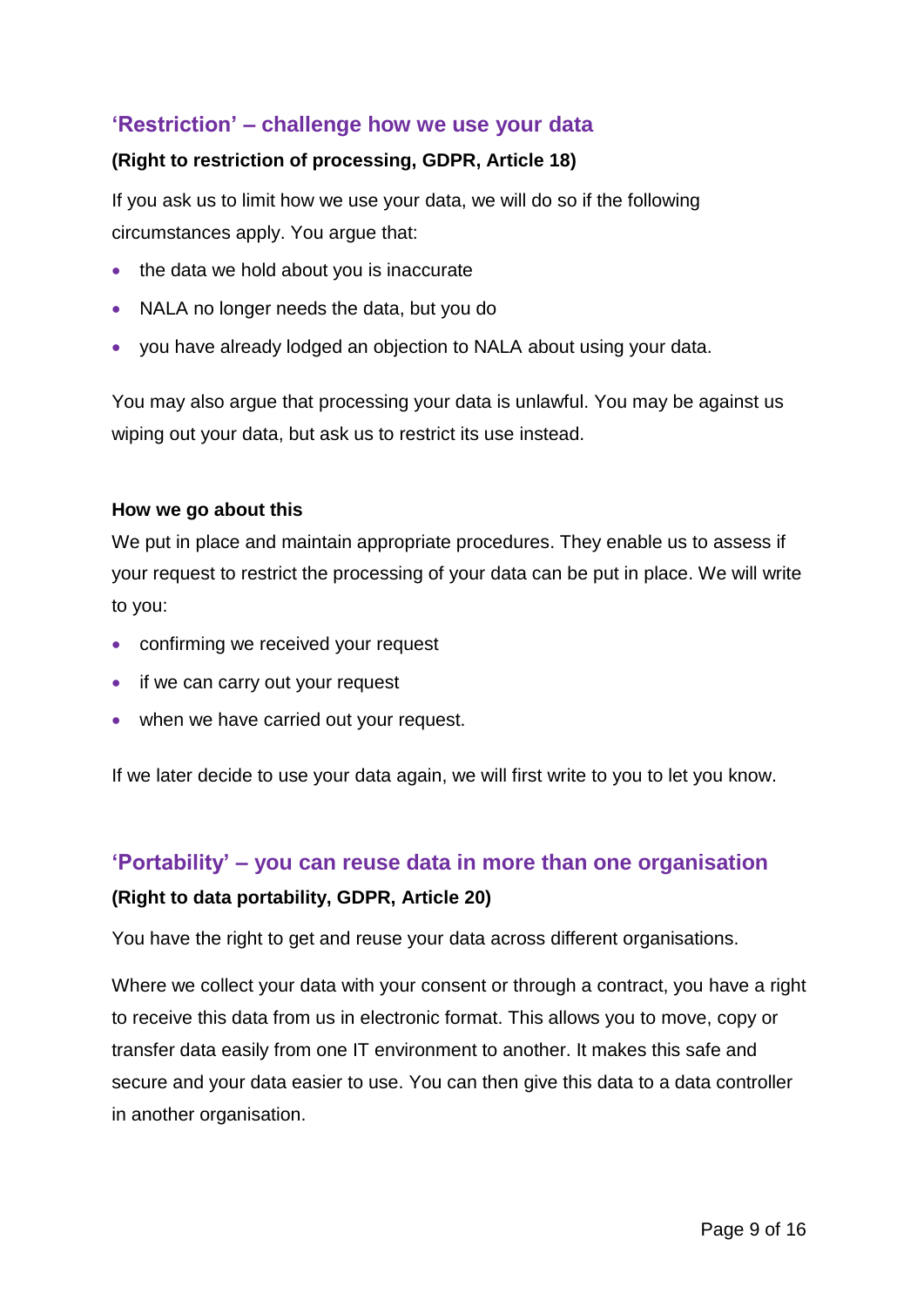We will put in place appropriate procedures so that we transfer only the relevant data.

### <span id="page-9-0"></span>**'Object' – you can object to us using your data**

#### **(Right to object, GDPR, Article 21)**

You can object to us using your data. But we may still use it if we:

- can show compelling reasons why we need to do so
- can show we need to use your data in the public interest
- need your data to defend legal claims.

However, we will stop using your data if you tell us you object to us doing so for:

- direct marketing
- scientific research
- historical research
- statistical analysis.

If we need to use your data in the public interest for scientific or historical research or statistical analysis we will make sure that you cannot be identified. This is known as anonymisation.

# <span id="page-9-1"></span>**'Opt out' – we don't use 'automated decision making' but if we ever do, we will ask you first**

#### **(Right to opt out of automated individual decision-making, GDPR, Article 22)**

Sometimes when organisations hold data about you, they use an automated decision system to decide things about you. However, if this type of decision would have a legal or significant effect on you, you can tell the organisation not to do so.

Currently we do not use automated decision making. If we ever decide to use your data in this type of system in the future, we will tell you in advance and give you the right to object.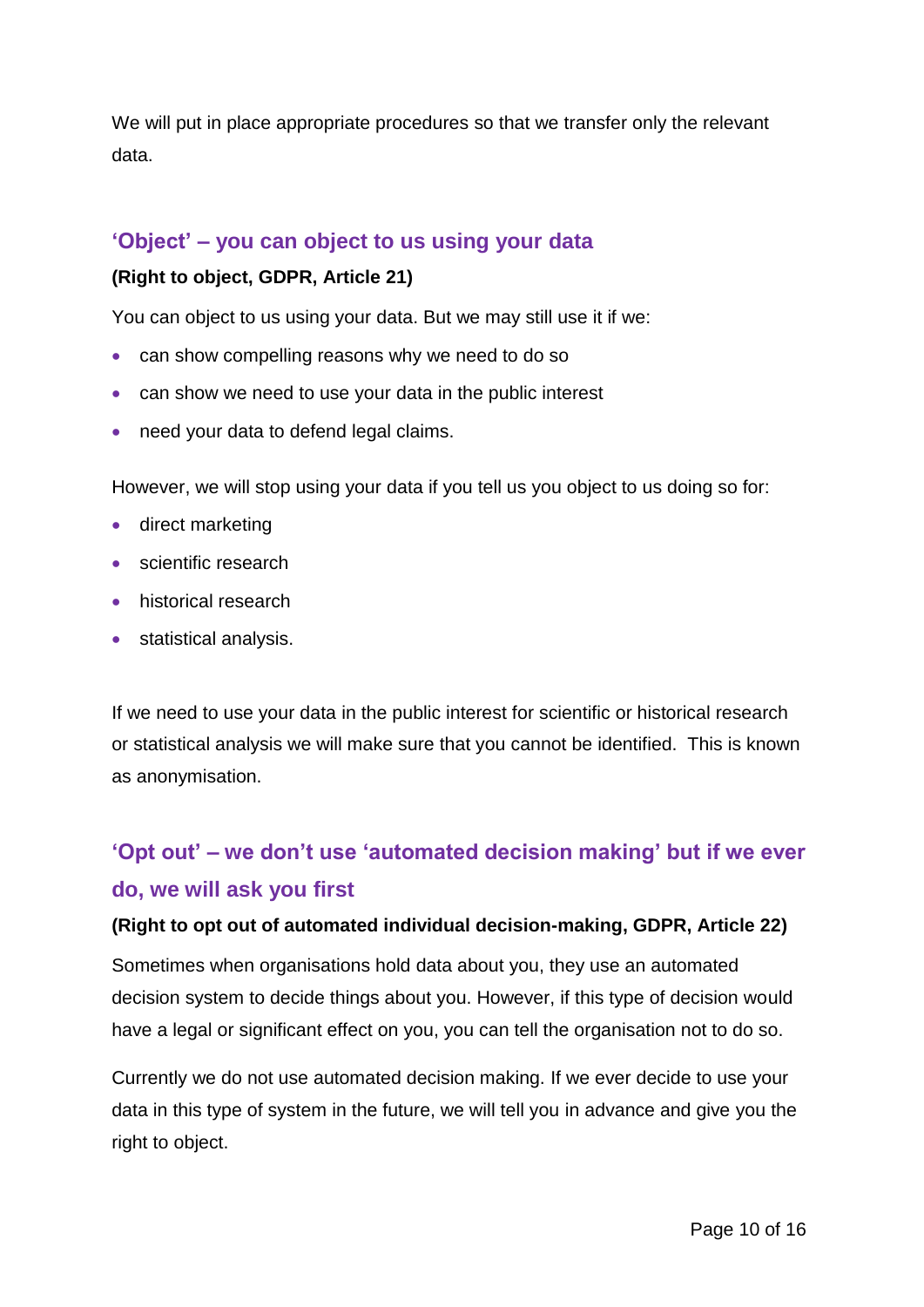# <span id="page-10-0"></span>**Right to complain**

If you wish to complain about how we use your data, you can contact our Governance and Compliance Officer.

The Governance and Compliance Officer will work with you to resolve your complaint. If you are not satisfied with how we resolved your complaint, the Officer will tell you about your right to bring your complaint to the Data Protection Commission. They will also give you the appropriate contact details.

# <span id="page-10-1"></span>**Our responsibilities**

# <span id="page-10-2"></span>**'Data controller'**

NALA is considered a 'data controller'.

A data controller is responsible for deciding how to use the data of its:

- clients
- staff
- **stakeholders.**

Stakeholders are people with an interest in an organisation and or its work.

We are committed to complying with the data protection legislation.

# <span id="page-10-3"></span>**Technical and organisational systems**

We have technical and organisational systems to manage your data. We have designed these to make sure we can protect your data. We update these systems as needed.

These systems also mean that we can clearly show how we use your data appropriately.

#### **How the systems work**

#### **Security**

We have put in place high security standards to protect your data.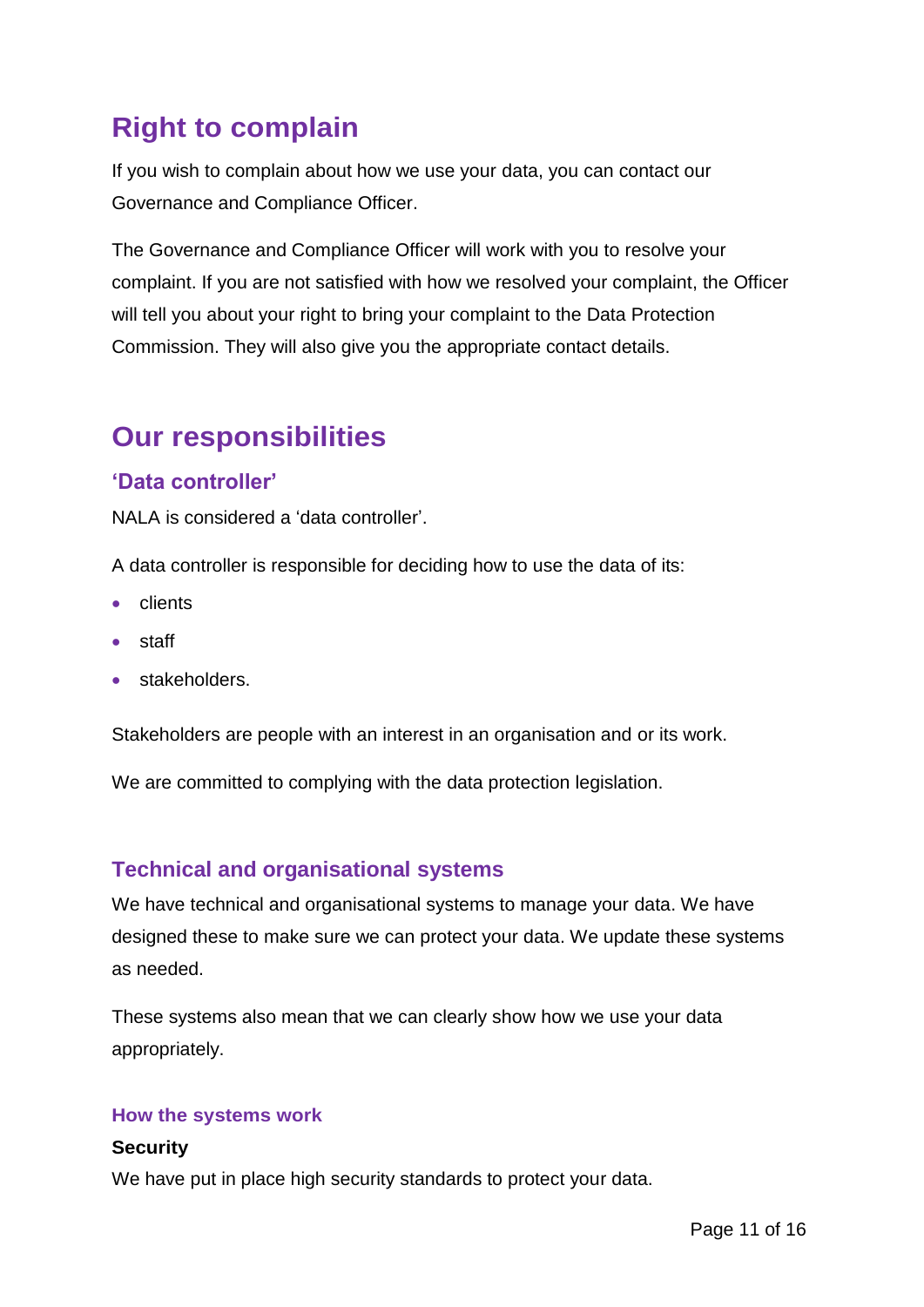#### **Access**

Only those who have the appropriate authorisation may access your data.

#### **Backup**

If there is ever an incident affecting our systems, we can restore the availability and access to data in a timely manner.

#### **Constant vigilance**

We regularly test, assess and evaluate how effective our organisational and technical measures are.

# <span id="page-11-0"></span>**'Records' – keeping details of how we use data**

#### **(Records of processing activities, GDPR Article 30)**

We will keep a record of how we use data as required by the legislation. We will review this at least once a year and make it available to the Data Protection Commission on request.

If there are any significant changes to an existing process or if we put in place a new process, we will let the relevant manager know so they can update the records.

#### **Type of data we have on record**

Name and contact details of:

- the data controller or joint controller
- controller's representative
- relevant contact person.

We also keep a record of:

- the types of business systems we use
- categories of data we hold
- why it is legal for us to use data in the way that we do
- how long we can keep each type of data for
- when and why we share data with another organisation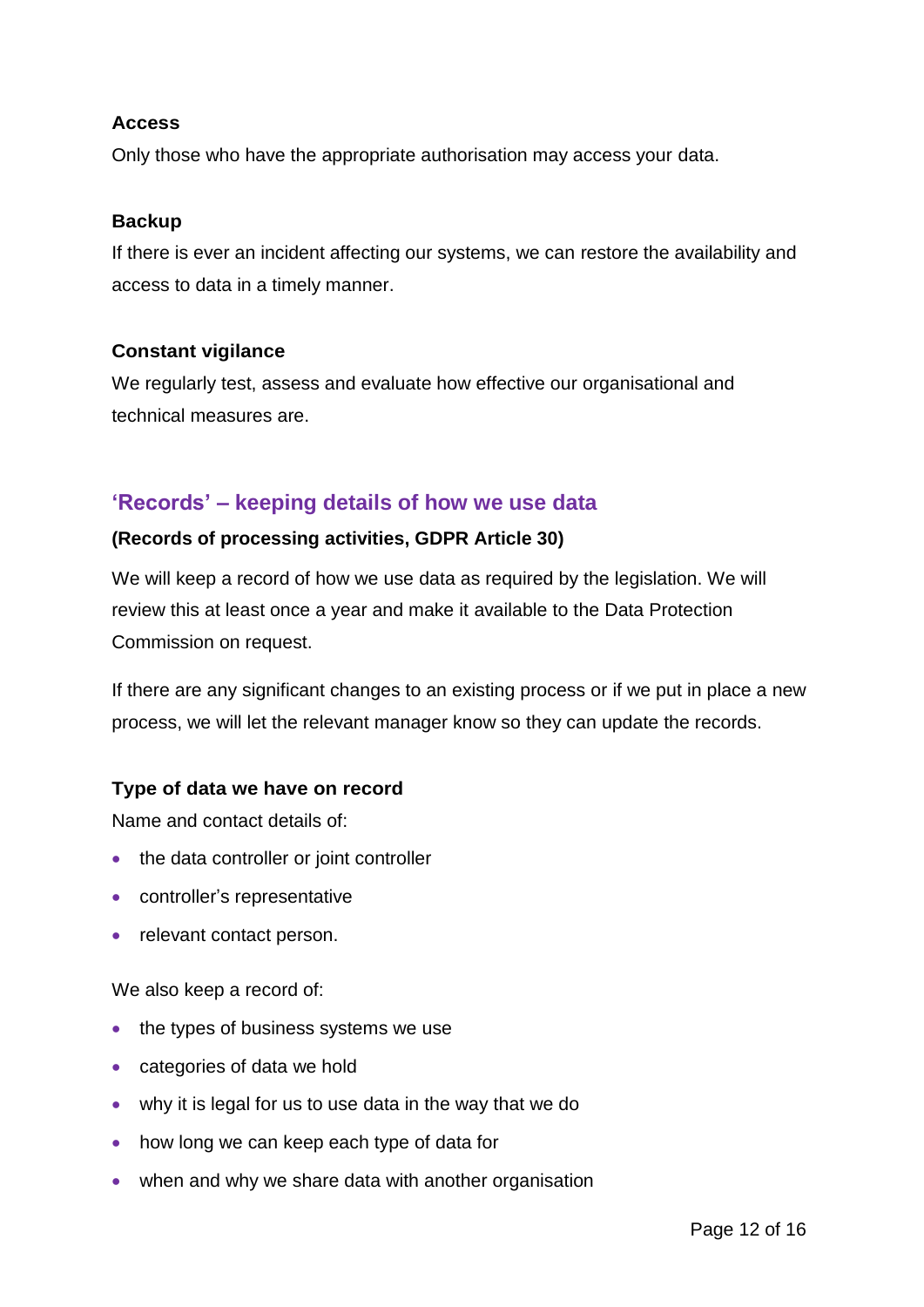- when we have transferred data to a third country, and what country that is
- <span id="page-12-0"></span>the type of technical and organisational security measures we have put in place.

### **Our systems are designed to protect your data**

#### **(Data protection by design and default, GDPR Article 25)**

When we are planning to introduce new systems or technologies, one of the first things we do is decide how to make sure we can continue to protect data.

The European Data Protection Board (EDPB) encourages data controllers like NALA to plan their systems in this way.

For example, all our new network folders are accessible only to those who need access to carry out their role in the organisation.

In this way, our technical and organisational systems protect the rights and freedoms of people whose data we have.

#### <span id="page-12-1"></span>**How we share data with other organisations**

# **('Processor' and 'Transfers subject to appropriate safeguards', GDPR, Articles 28 and 46)**

We will not share your data with any other organisation unless there is lawful reason for us to do so or to provide you with the service you have requested. We will seek your consent to share your information with another organisation.

Before we share any data with any other organisation, we put a written agreement in place. It includes how this data will be handled. By 'third party' we mean anyone or organisation, whether a part of NALA or outside NALA, who manages data on our behalf.

The agreement states:

- why data needs to be shared between us and a third party
- the right to terminate processing that we or the third party can take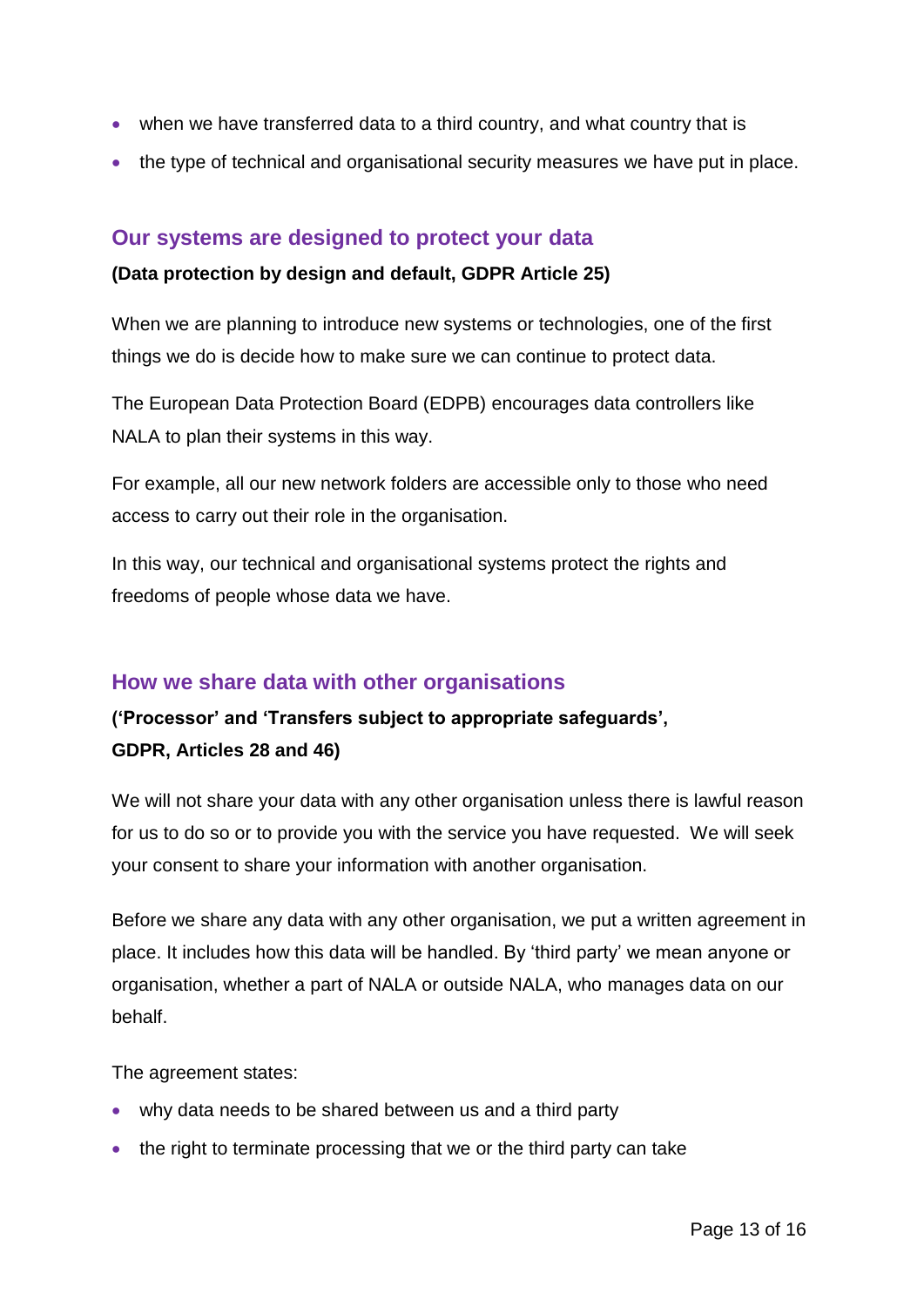- the third party may not transfer data to any other person or organisation
- if the third party is asked for data, they will provide it to us
- the right for us to audit the data that the third party holds.

### <span id="page-13-0"></span>**Transfer of data outside of the European Economic Area**

We will only transfer your data outside of the European Economic Area (EEA) if we can make sure it will be protected appropriately.

In June 2021, the European Commission adopted new Standard Contractual Clauses (SCCs) to do with appropriate safety for transferring data outside the EEA.

Before we undertake to transfer any data or to put new SCCs in place, we will conduct a 'Transfer impact assessment'. This will make sure that the SCCs are effective. If we find they are not effective, we will make sure that they are changed to reach the required standard.

### <span id="page-13-1"></span>**If our security fails and there is a 'data breach'**

A 'data breach' is a gap in security that leads to the accidental or illegal destruction, loss, alteration, unauthorised disclosure of, or access to data. An example of a breach is when correspondence is sent to an unauthorised third party.

We regard any loss of data in paper or digital form to be a data breach.

If there is a suspected data breach, our employees must notify the Governance and Compliance Officer. The senior management team along with the Governance and Compliance Officer will assess the severity of the breach. Where appropriate they will notify the Data Protection Commission within 72 hours.

Where a breach is likely to result in a high risk to the rights and freedoms of the people whose data has been compromised, we will notify them about the breach.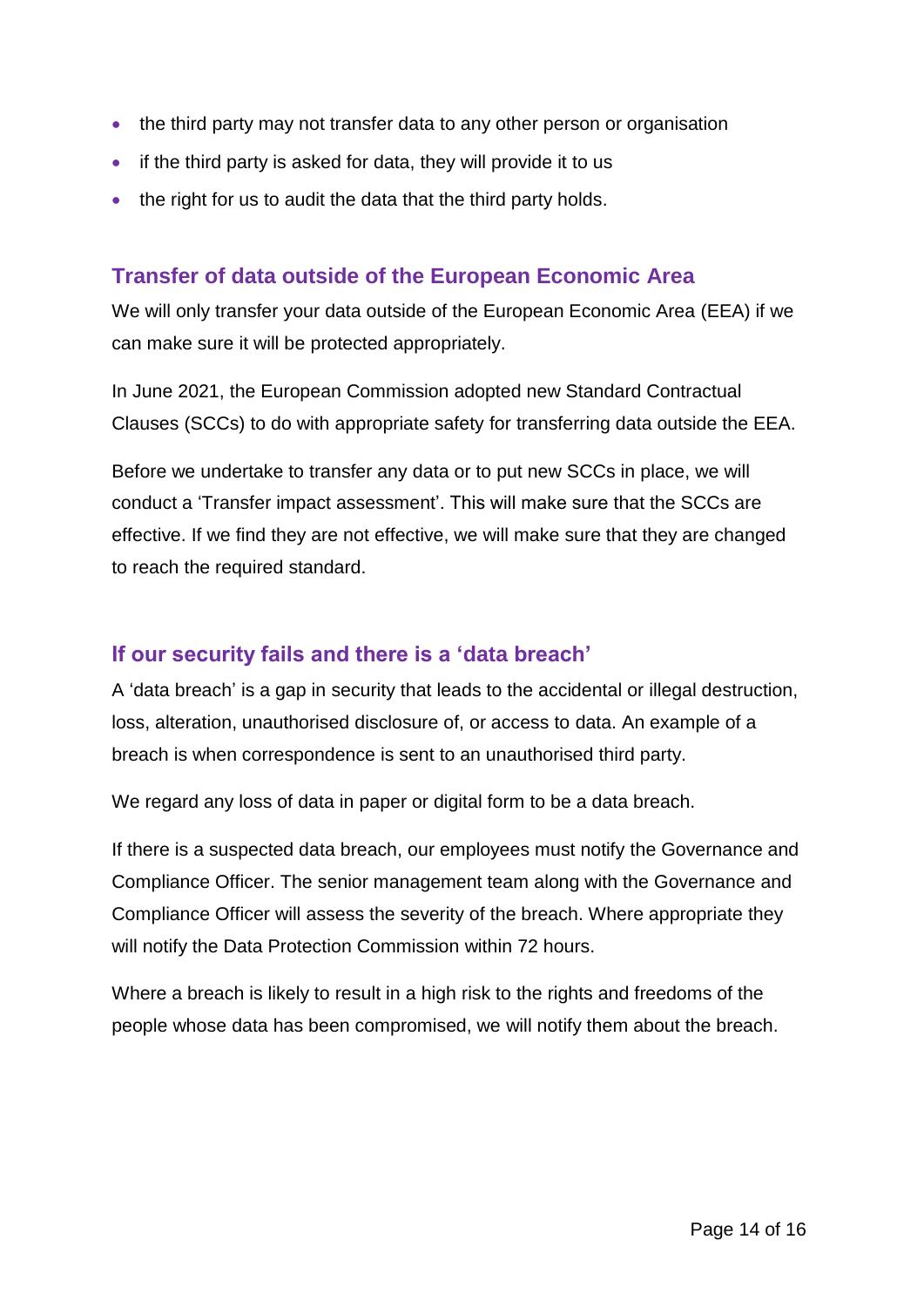### <span id="page-14-0"></span>**We assess new data gathering systems**

We have a system for assessing the impact of all new types of data processing. This is called a 'Data protection impact assessment' (DPIA). We will share a copy of the assessment with our Governance and Compliance Officer. They will review the DPIA and provide advice where required.

If we cannot find ways to reduce any high risks identified in a DPIA, we will consult the Data Protection Commissioner before we begin using the new system.

# <span id="page-14-1"></span>**Record keeping**

We keep logs of relevant data protection related events, for example:

- if you ask us for any of your legal rights discussed in section 'Your data and your rights' to be respected (this is called 'invocation of subject rights')
- when data is used inappropriately
- when we carry out an assessment to see if we need to do a Data Protection Impact Assessment (DPIA).

# <span id="page-14-2"></span>**Responsibilities of staff and others**

Anyone who processes data on our behalf must comply with this data protection policy. All records created on our behalf belong to us.

Anyone who handles data we hold must read, understand and accept all our:

- data protection policies
- procedures
- guidelines.

They must also make sure that when they access, manage and control data as part of their daily duties, they do so in line with data protection requirements.

Everyone who handles data on our behalf must also make sure their department complies with our data protection rules.